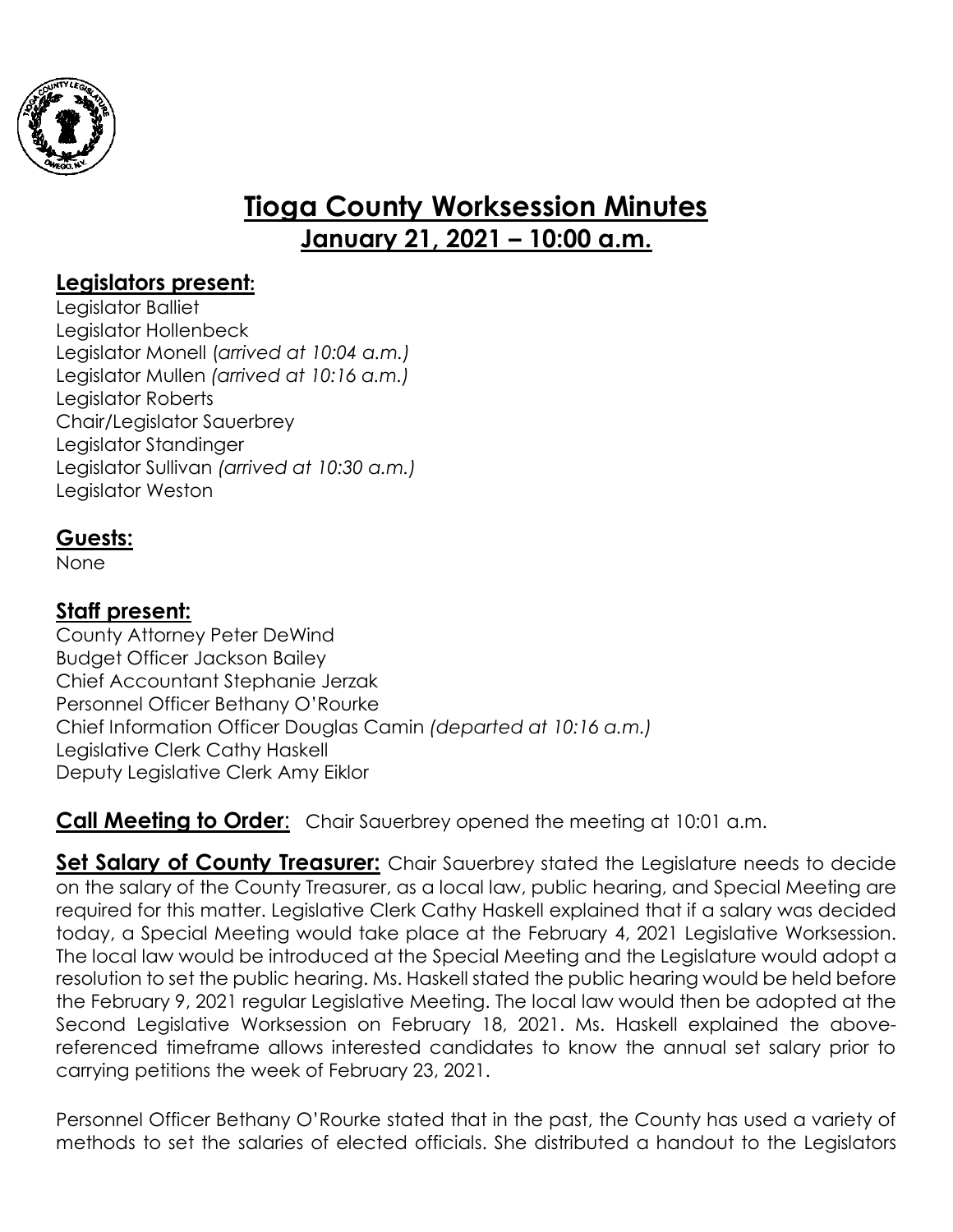detailing the various options and figures for consideration. Ms. O'Rourke explained she conducted a Survey of County Treasurer Salaries and presented her results on the handout. Ms. O'Rourke's handout displayed salaries from counties of similar population size to Tioga County. She reported the current salary of Tioga County's Treasurer is \$68,000 and in the past, the salary typically stayed the same for the entire four-year term. However, Ms. O'Rourke stated it is not a requirement for the salary to remain the same throughout the four-year term of office.

Ms. O'Rourke explained another option the Legislature has looked at in the past are non-union salary increases. Ms. O'Rourke used the current four-year term, 2018-2021, to apply those same non-union increases to the current salary of the County Treasurer. Using those figures, Ms. O'Rourke determined the County Treasurer's salary would be \$74,304. She also averaged the non-union salary increases over the four-year period (2.25%) and applied that average to the County Treasurer's salary over those four years. Ms. O'Rourke determined the salary would be \$75,059.

Lastly, Ms. O'Rourke reported another option used in the past is the change in the Consumer Price Index (CPI). Ms. O'Rourke obtained her CPI percentages from the Federal Department of Labor's website. She used the percentage changes from 2018-2020 to determine the salary to be \$71,771. Ms. O'Rourke stated a figure has not yet been posted for 2021 so she averaged the CPI over the last three years, 2018-2020. Using the average percentage change in CPI (1.82%) over the course of four years, Ms. O'Rourke determined the salary to be \$73,087.

Legislator Roberts proposed \$71,500 and stated that figure is on the low side. Legislator Roberts verified with Ms. O'Rourke that the upcoming County Treasurer term is four years, 2022-2025. Legislator Roberts asked the other Legislators if they had any suggestions and emphasized that the discussion is about the position, not the individual.

Chair Sauerbrey gave the Legislators time to consider Ms. O'Rourke's presentation. Ms. O'Rourke stated that \$71,500 is a 5% increase from the current salary of \$68,000. Ms. O'Rourke asked if the proposal of \$71,500 was for all four years. Legislator Roberts concurred. Chair Sauerbrey stated she is in favor of the concept of a consistent set salary for the four-year term.

Legislator Roberts asked Ms. O'Rourke if setting the salary now is an Election Law or County Policy. Ms. O'Rourke replied that she does not know the answer to that. Ms. Haskell stated, it is her understanding, that setting the salary of an elected official is done by way of local law and is the long-standing practice of the County. Ms. Haskell reported this practice is also followed for setting the County Clerk and Sheriff annual set salaries. Mr. DeWind reported the County has always set the salaries by local law, but not necessarily required under Election Law. Mr. DeWind reported, under Municipal Home Rule, changing this practice amidst someone's term, requires a referendum.

Legislator Monell stated he is not in favor of the \$71,500 proposed salary, as he believes it is too low. He does not have a problem going with \$73,000-\$74,000. Chair Sauerbrey stated that halfway in between the two proposed amounts is \$73,000. Legislator Monell replied that he would be okay with that amount. Chair Sauerbrey proposed \$73,000 and asked if this was a fair compromise. Legislator Roberts said he is fine with that amount. Chair Sauerbrey asked all the Legislators if they were fine with her proposal. Legislator Monell inquired if they were going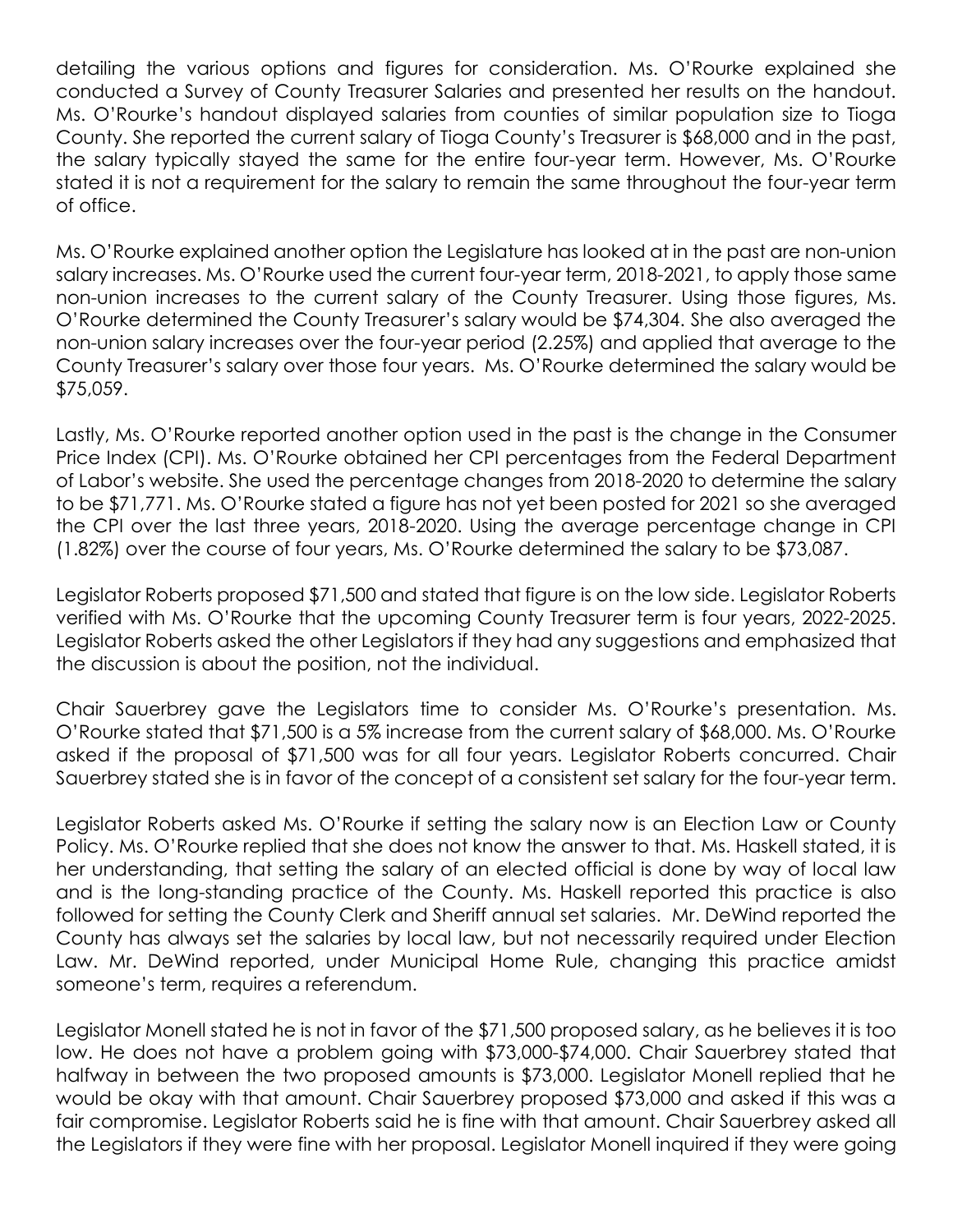to make it \$73,087 or flat \$73,000. Chair Sauerbrey proposed \$73,087 and Legislator Monell concurred. Chair Sauerbrey asked for a show of hands of those in agreement on \$73,087. All Legislators present were in agreement.

Ms. Haskell stated she would put out a Special Meeting Notice for February 4, 2021.

**Network Administrator Salary Discussion:** Chief Information Officer Douglas Camin reported he interviewed a candidate for the Network Administration position, which has been vacant since last summer. Mr. Camin stated he has found a candidate that he likes, but he wanted to discuss a salary range before an offer is made. Mr. Camin stated the posted salary range is \$52,800-\$62,800. Mr. Camin would like to start the candidate in the \$54,000-\$56,000 range, but wanted Legislative approval first.

Chair Sauerbrey inquired about the previous employee's salary. Mr. Camin reported the previous employee was making \$60,000 before leaving the position. All Legislators present were in agreement with Mr. Camin's salary range request of \$54,000-\$56,000.

**Police Reform and Reinvention Collaborative Update:** Chair Sauerbrey reported there would be a Police Reform and Reinvention Collaborative Zoom Meeting taking place on January 27, 2021. Chair Sauerbrey reached out to Mayors and Supervisors from all over Tioga County, asking for suggestions on individuals that could participate in the meeting. Chair Sauerbrey wanted to make sure all areas of Tioga County were addressed. She reported that a press release was issued stating the meeting is open to the public, though only 50 spots are available. Chair Sauerbrey explained individuals interested in participating should send an email to the designated email address, which is listed in the press release, in order to secure a spot. So far, Chair Sauerbrey has two spots reserved, but she expects more residents to signup once the press release is published.

Chair Sauerbrey reported the Sheriff Howard would start the meeting by addressing concerns local residents brought up on a previously issued survey. The Sheriff will also talk about the changes his department has made to come into compliance with the Governor's requirements. Chair Sauerbrey explained residents will have the opportunity to ask questions, make comments, or voice concerns. The meeting will be recorded and uploaded to the County's YouTube channel. Chair Sauerbrey reported comments would be open until February 1, 2021 through the designated email address.

After the Zoom Meeting and comment period, Chair Sauerbrey hopes to wrap up the Police Reform and Reinvention Collaboration. Chair Sauerbrey stated the Police Reform requirements have been challenging, and in her opinion, unnecessary. Legislator Standinger commented there was a lot of time and energy spent on a non-existent problem. Chair Sauerbrey stated there are other issues, such as the COVID vaccine, that need to be addressed.

**Board of Ethics Appointments Discussion:** Legislative Clerk Haskell reported she was notified by the Law Department that the Board of Ethics has two members with terms expiring on March 31, 2021. Mr. Jochum of the Apalachin area and Mr. Yetter from Newark Valley have already served two full, three-year terms and, according to policy, those members cannot be reconsidered for reappointment until one-year from their last expired term has passed. Ms.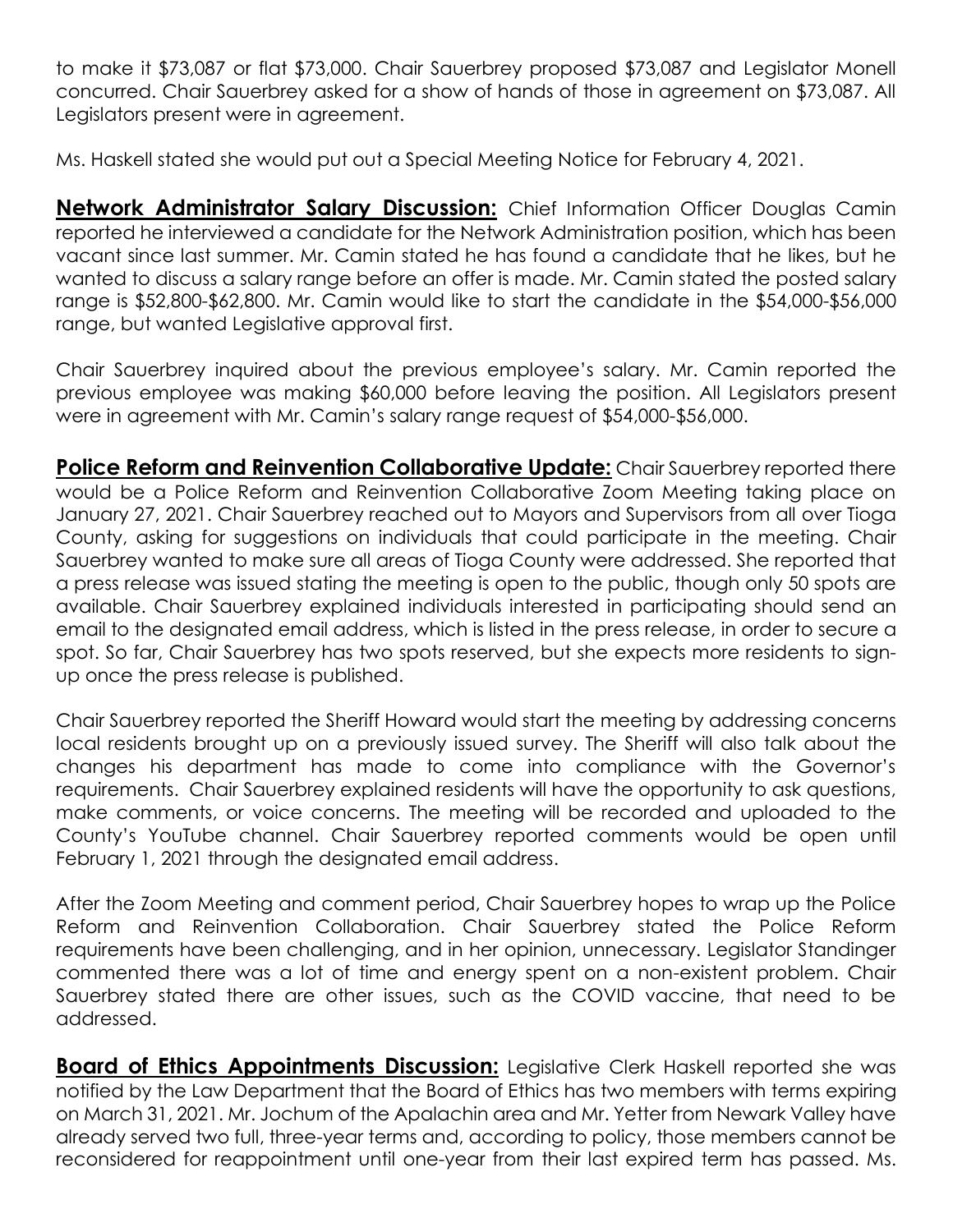Haskell reported the Legislature is responsible for reaching out to individuals in the community to fill these positions. Geographically, Ms. Haskell stated there does not appear to be any representation from Berkshire, Newark Valley, Richford, Spencer, Tioga, or Barton. She reported it is not a requirement to fill these positions by based on geographic location, however, in the past, the Legislature wanted countywide representation. Ms. Haskell informed the Legislators of the upcoming term expirations so they could think about potential candidates for appointment.

Ms. Haskell stated she was unsure how soon the Board of Ethics would be meeting. County Attorney DeWind reported the last meeting was held via Zoom, which worked out well. Mr. DeWind does not expect the next meeting to take place until the fall, however, stated the Legislators need to find replacements before the current term expires on March 31, 2021.

**Approval of Worksession Minutes**: On motion of Legislator Monell, seconded by Legislator Hollenbeck, the January 7, 2021 minutes were unanimously approved.

### **Action Items:** None

### **Other**:

*COVID-19 Vaccination:* Legislator Mullen reported he attended Zoom meetings on the COVID-19 vaccine. Legislator Mullen hopes three vaccine clinics will take place next week in Tioga County. He expects the clinics to take place in Richford, Owego, and Waverly/Barton. Legislator Standinger stated they only received 100 of the 600 requested vaccines.

Legislator Mullen reported Guthrie patients that fit the vaccination criteria in Pennsylvania, are able to schedule a vaccination appointment, even if they are New York State residents. The Sayre Guthrie is holding a three-day, drive-thru vaccination clinic this week in the old K-Mart parking lot in Sayre, PA. Legislator Weston inquired where patients go to sign up. Legislator Mullen reported that patients call the Guthrie to make an appointment.

Legislator Mullen reported teachers in the Waverly School District hope to get vaccinated this Friday, January 22, 2021. Legislator Mullen stated those living on the Pennsylvania border are getting vaccinated in Pennsylvania. Legislator Mullen stated this speaks volumes about the vaccination distribution in New York State.

Chair Sauerbrey stated vaccination distribution should have come from Public Health Departments, not the Governor. She explained Public Health Departments have trained for years and believes they would have had an equitable distribution of the vaccine as it became available. Chair Sauerbrey reported she will continue to share her comments on Control Room Meetings with the Governor's Office.

Legislator Monell stated the community doesn't understand that it is not the Legislature's fault that vaccines are not available. Chair Sauerbrey agreed and explained the Legislature has no say in the matter. She stated the Governor is holding the reigns and she has no problem telling residents that.

Legislator Mullen reported the Governor's Office and the State Department of Health release information that contradicts one another. He stated Tioga County's Public Health Department